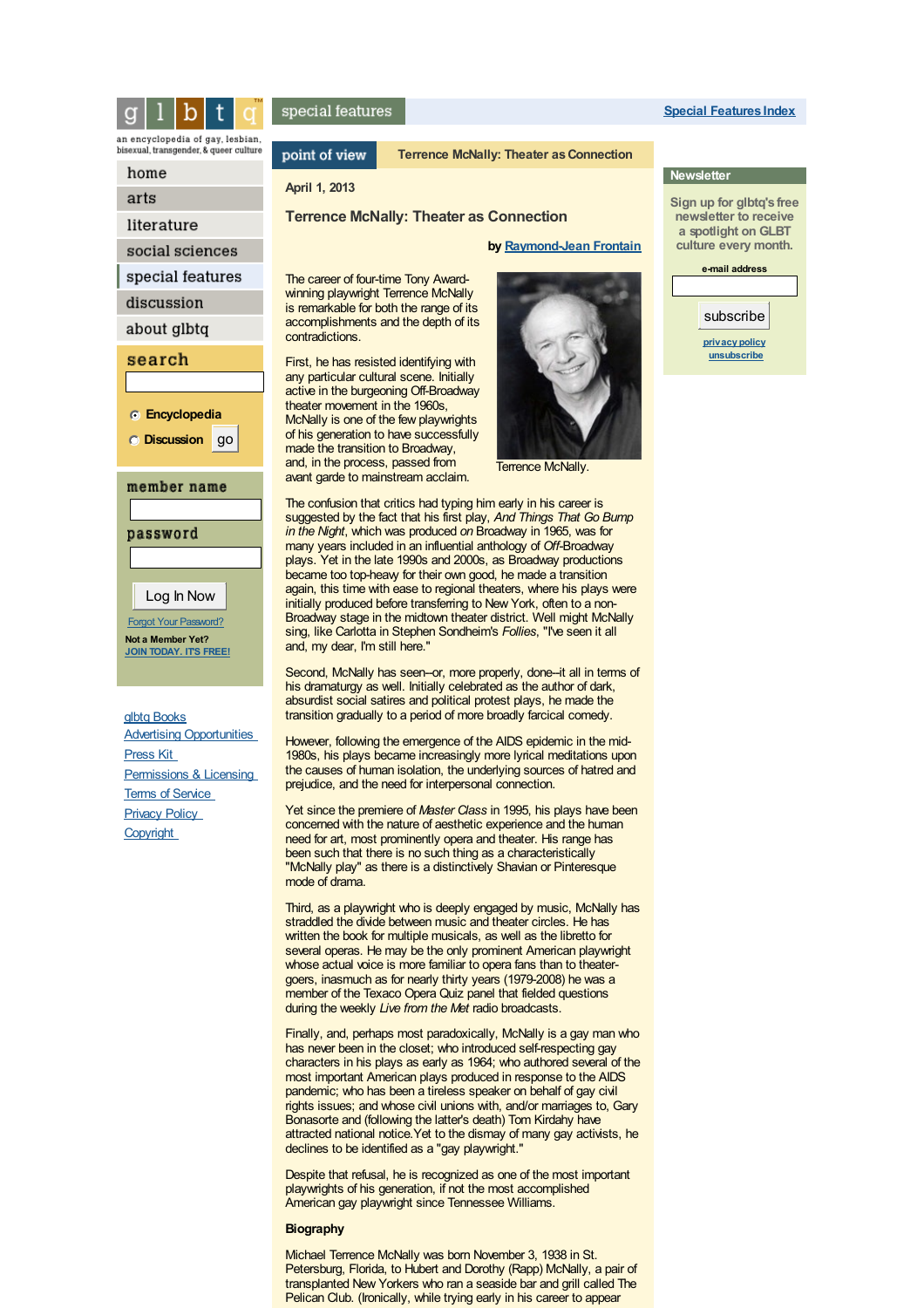more precocious, McNally once misrepresented his year of birth as 1939, a piece of misinformation that has been widely reprinted since.) His only sibling, Peter, was born six years later.

McNally has described his parents as convivial people who enjoyed socializing. After a hurricane destroyed their establishment in St. Petersburg, the family returned initially to Port Chester, New York, then moved to Dallas when the playwright was eleven, and three years later to Corpus Christi, where McNally *"père"* purchased and managed a Schlitz beer distributorship.

McNally's earliest full-length play, *This Side of the Door,* produced in an Actor's Studio workshop in 1962 featuring a young Estelle Parsons, deals with a sensitive boy's battle of wills with his overbearing father, a theme that pervades a number of McNally's early, mostly unpublished plays that the playwright acknowledges are partially autobiographical.

But whatever the nature of the tension between McNally and his father as the boy was growing up, the playwright has also written movingly of his parents volunteering to listen to an important football game on their car radio while sitting in the driveway so that their pubescent son would not miss a Saturday afternoon opera broadcast on the better radio in the parlor.

McNally's parents enjoyed Broadway musicals, and would leave on the coffee table the *Playbills* from their occasional trips to New York. When McNally was around eight years old, his parents took him to see *Annie Get Your Gun*, starring Ethel Merman. On a subsequent outing McNally sawGertrude Lawrence in *The King and I*, but it was Merman's performance that made a more lasting impression on him. In 1979, when Merman announced her retirement from the stage, McNally was writing a column for the *NewYork Guide*, a short-lived weekly newspaper. In an open letter to Merman he pointedly yet plaintively told her that "Queens do not abdicate."

McNally was introduced to opera while in the middle grades at Christ the King School in Dallas by an Ursuline nun who would bring recordings of Puccini duets to class on Friday afternoons.He subsequently discovered the Saturday afternoon *Live from the Met* radio broadcasts, and in advance of each week's performance would make small figures of the characters that he could move about on a proscenium stage constructed from a shoe box as he followed the broadcast. In high school he bussed tables at a Peter Pan Cafeteria to earn the money with which to buy opera records.

At W. B. Ray High School in Corpus Christi, McNally became one of the devoted proteges of Maureen McElroy, a gifted English teacher who invited a select group of students to her home afternoons after school for music and conversation.

She was the first person to encourage McNally to write (although, because the young McNally did not understand that Ira was a man's name, his first effort--written in a juvenile hand on lined notebook paper preserved in the Harry Ransom Humanities Research Center in Austin, Texas--dramatized how composer George Gershwin met and married his supposedly *female* lyricist, who was in actuality his *brother*).

When the time came for McNally to apply to colleges, McElroy encouraged him to concentrate on schools outside Texas to ensure that he developed as broad a view of the world as possible. Eventually McNally would dedicate *Apple Pie* and *Frankie and Johnny in the Clair de Lune* to her, and in several of his plays praises her by name for her ability to instill in young minds a love of Shakespeare. When she died in 2005, he supplied the inscription for her tombstone: "Not just an English teacher, but a life teacher."

In 1956, seventeen-year-old McNally matriculated as a journalism major at Columbia College, the undergraduate arm of Columbia University, from which he would graduate Phi Beta Kappa with a B. A. in English in 1960. His years there were part of Columbia's golden age of instruction, and his teachers included such extraordinary figures as Meyer Schapiro for art history, Eric Bentley for drama, and Lionel Trilling for literature.

But he was particularly influenced by Andrew Chiappe, who had succeeded Mark Van Doren as the mesmerizing lecturer in a popular two-semester course on Shakespeare in which students read every one of the bard's plays roughly in the order of their composition.

In his senior year at Columbia, McNally wrote the campus variety show, which featured music by fellow student Edward L. Kleban (who would go on to share the Pulitzer Prize for *A Chorus Line*), and was directed by Michael P. Kahn (who would later serve as the artistic director of the Folger Shakespeare Library's theater in Washington, D.C.).

During his college years, McNally returned to Texas each summer to work as a cub reporter for the local newspaper, the *Corpus Christi Times-Caller*. His career in journalism was cut short when he reported that during his interview with political maverick (and future president) Lyndon Baines Johnson, the politician sat idly thumbing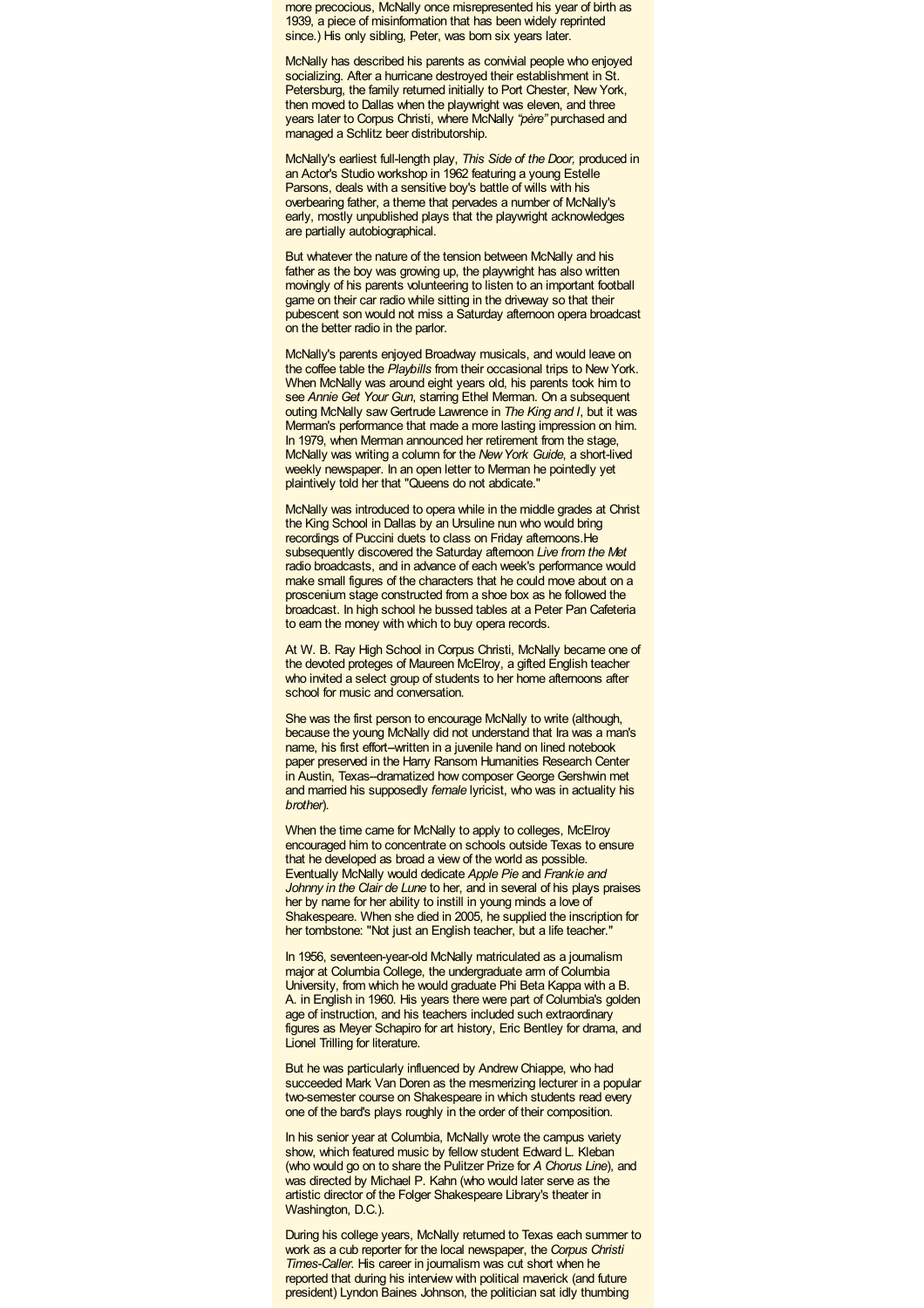through a magazine featuring naked women as he took a call from his wife.

McNally's interest in journalism was quickly replaced by his growing interest in music and theater. Upon arriving in New York, McNally had begun attending theater and opera on an almost daily basis. Student-discounted prices made it possible for him to attend several plays a week. In a recent interview, he warmly recalled the community that formed among those who waited in line for Standing Room tickets at the Metropolitan Opera, where he attended Maria Callas's explosive American debut in *Norma*.

His Manhattan social sphere would eventually extend to the gay bars that operated in Greenwich Village, where patrons might spend an evening drinking and singing with a down-on-her-luck Judy Garland. He movingly memorializes both Garland and the gay piano bar culture of the 1960s in the Stonewall scene of *Some Men* (2007).

Early in 1960, McNally's interest in theater brought him an invitation to a party where, departing, he shared a cab with Edward Albee. Having recently written the ground-breaking Off-Broadway dramas, *The Zoo Story* (1958) and *The Sandbox* (1959), Albee was about to become the single most influential playwright in America.

The twenty-one-year-old college senior soon moved in with the thirtyone-year-old playwright. They functioned as a couple for over four years, during the period when Albee would write and/or first see produced such groundbreaking plays as *The American Dream* (1960) and *Who's Afraid of Virginia Woolf?* (1962). Albee biographer Mel Gussow claims that Martha's praise of her imaginary son's fine blond hair that became "fleece" in the summer sun, and his ambivalently "blue, green, brown" eyes, is Albee's affectionate inscription of his boyish lover in what remains Albee's most famous play.

After McNally and Albee's relationship had waned, McNally entered into a long-term relationship with handsome, talented actor Robert Drivas. McNally credits Drivas with reigniting his passion for writing after his first professionally produced play, *And Things That Go Bump in the Night*, was savaged by critics.

McNally would subsequently write *Witness* (1968), *Sweet Eros* (1968), and, most importantly, *Where Has Tommy Flowers Gone?* (1971) for Drivas. In 1973 Drivas joined McNally at Yale University on a fellowship during the course of which McNally wrote a farce titled *The Tubs* about a straight man who inadvertently takes refuge on a stormy night in a Mafia-owned gay bathhouse.

When the play premiered on Broadway, retitled *The Ritz* and directed by Drivas, it was the surprise hit of the 1974 season. Drivas also directed McNally's Obie Award-winning *Bad Habits* (1974). Although McNally and Drivas broke up as a couple in 1976, they remained close friends until Drivas died of AIDS-related complications ten years later.

McNally has subsequently partnered with actor Dominic Cuskern, who originated the role of the Conductor in "Prelude & Liebestod" (2004) as well as the title role in *A Perfect Ganesh* (1993); Gary Bonasorte, a playwright and founding member of the Rattlestick Theater Company, with whom McNally fell in love in 1993, but lost to an AIDS-related illness in November 2001; and Tom Kirdahy, a public interest attorney with whom McNally entered into a civil union on December 20, 2003, in Dover, Vermont, and married in Washington, D.C., on April 6, 2010.

Kirdahy has served as a producer for the New York premiere or Broadway revival of every one of McNally's plays since *Some Men* in 2007.

Wasserstein biographer Julie Salamon reports that, in addition to his long-term relationships with male partners, McNally had an affair with fellow playwright (and sometime collaborator) Wendy Wasserstein between October 1987 and September 1990, and inspired the character Geoffrey, a bisexual theater director, in her play *The Sisters Rosensweig* (1993). Still, McNally identifies exclusively as gay rather than bisexual.

McNally's respect for the communal nature of theater is evident in his work habits. Early on he collaborated with Leonard Melfi and Israel Horovitz on three trilogies of one-acters (*Morning, Noon, and Night*, 1968; "Cigarettes, Whiskey, and Wild, Wild Women," 1973; and *Faith, Hope, and Charity*, 1988) in which the playwrights shared a cast, a set, and a general concept, but wrote independently of one another.

He continued the practice with Joseph Pintauro and Lanford Wilson (*By the Sea, By the Sea, By the Beautiful Sea*, 1996), and, with a slight variation, with Jon Robin Baitz (*House*, 1998). He has also twice taken part in The Twenty-Four Hour Plays festival in which playwrights write one-acters, which are then cast, rehearsed, and performed all within twenty-four hours ("The Sunday Times," 2006; and "Teachers Break," 2008).

From 1985 until 1998, McNally's plays were initially produced at the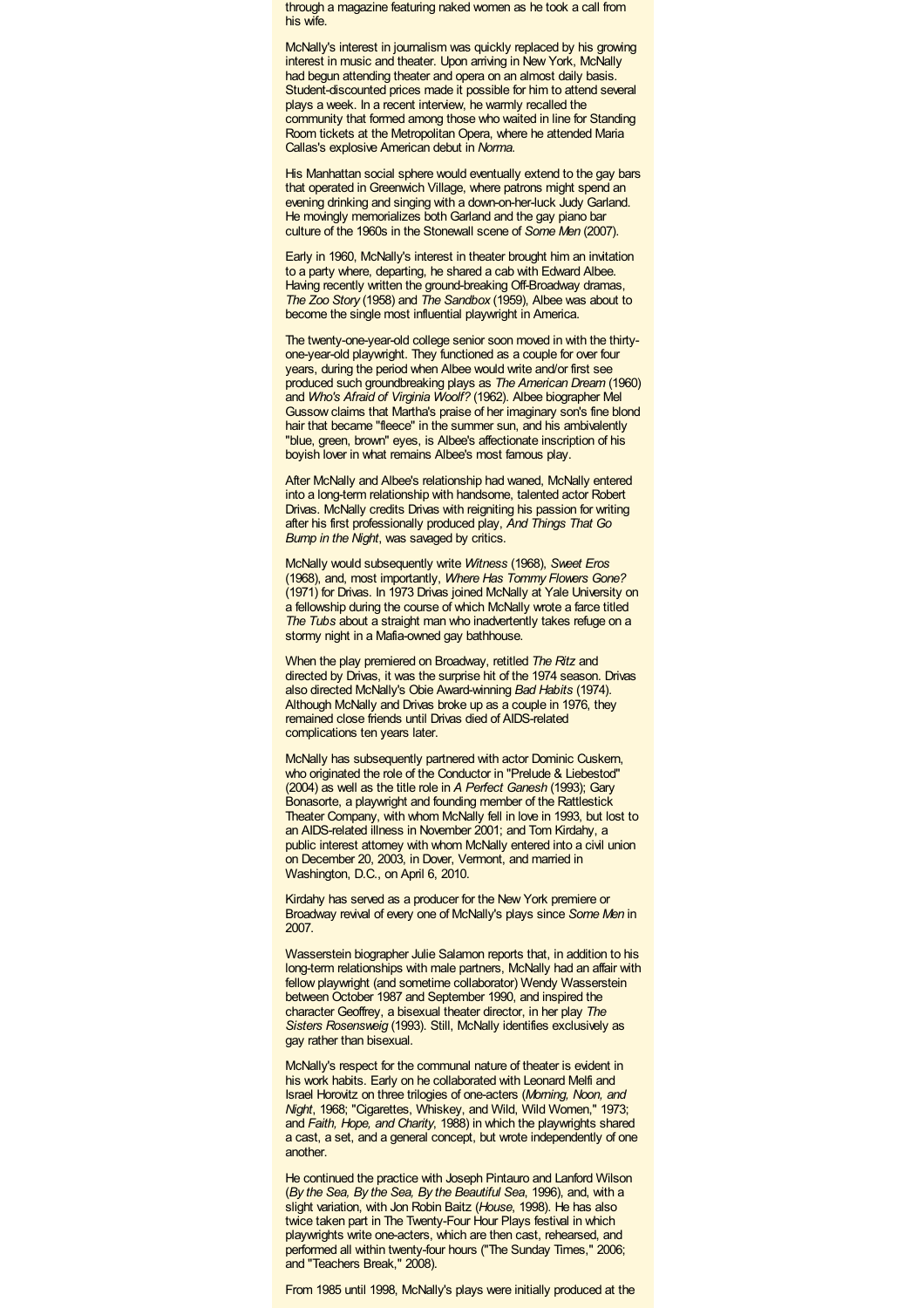Manhattan Theatre Club (MTC), which he credits with allowing him the freedom to pursue new ideas without worrying about their commercial appeal. Although McNally and artistic director Lynne Meadow suffered a falling-out in 2009 following MTC's initial (but subsequently reversed) decision to cancel their production of *Corpus Christi--*complicated by her reluctance to stage McNally's **Dedication-they recombined forces in 2011 with a Tony-nominated** revival of *Master Class*. In 2012, MTC sponsored the New York premiere of McNally's *Golden Age*.

McNally says that he prefers to write with the voice in his head of the actor who will play the part, and that he is happiest working with those actors who "hear my voice and get my humor."

Not surprisingly, he has collaborated repeatedly with some of the finest stage actors of the day: Robert Drivas, James Coco, Doris Roberts, Charlotte Rae, Kathy Bates, F. Murray Abraham, Nathan Lane, Christine Baranski, Richard Thomas, Faith Prince, Anthony Heald, Zoe Caldwell, Audra MacDonald, Brian Stokes Mitchell, Marian Seldes, Angela Lansbury, Chita Rivera, Tyne Daly, and John Glover.

While there may not be such a thing as a typical McNally play, there may well be a "McNally actor": one who is adept at comedy, yet able to shift suddenly and seamlessly to haunting pathos.

McNally's extraordinary productivity has been affected, but not hindered, by the occurrence of lung cancer in November 2001, and its recurrence in May 2007. (The incidence of esophageal cancer and tuberculosis drives the plots of *Dedication* and *Golden Age*, respectively.)

In 1999, McNally stepped down as Vice President of the Dramatists Guild, where for eighteen years he had proven a powerful voice for the right of the playwright to control his/her text and for the preservation of Manhattan's landmark theater buildings, as well as a leader in the theater community on issues related to AIDS research and social services for the HIV-infected.

In 1998, McNally was awarded an honorary degree by The Juilliard School in recognition of his having revived-in conjunction with colleague John Guare--the school's moribund play-writing division. On the occasion of McNally's seventieth birthday, Sardi's restaurant (in the heart of New York City's theater district) unveiled its caricature of the playwright. In spring 2010 the John F. Kennedy Center for the Performing Arts in Washington, D. C., dedicated all three of its stages to revivals of *The Lisbon Traviata* and *Master Class* in tandem with a production of a Kennedy Center-commissioned new play, *Golden Age*, under the title "Terrence McNally's Nights at the Opera<sup>'</sup>

### **"Unwitnessed, unheard, alone"**

The American premiere of Edward Albee's *The Zoo Story* on January 14, 1960 is generally credited with launching a vibrant avant-garde American theater movement. As playwright John Guare recalls, in the 1960s "we all wrote our own version of *Zoo Story*. Albee spawned an entire generation of park bench plays. Theater for years became littered with park benches. To show you were avant-garde, you needed no more than a dark room and a park bench.

McNally initially followed Albee's lead, but with a significant difference. For, as willing as Albee was to challenge social norms and theater conventions, he insisted on keeping his own sexual orientation private, and did not acknowledge outright the sexuality of his *Zoo Story* characters until he wrote *Peter and Jerry* in 2007.

In contrast. McNally begins the action of his first professionally produced play, *And Things That Go Bump in the Night* (1965), in the moments *after* Clarence and Sigfrid have met in a park and gone to the bunker-like home of the charismatic Sigfrid to have sex.

Unbeknownst to Clarence, Sigfrid's mother and sister photograph the men's bedroom activities, only to turn the images into a slide show used to humiliate Clarence. Fleeing his tormentors, the young man is electrocuted on the security fence that the family has erected around its property. As in *The Zoo Story*, Clarence and Sigfrid's encounter in the park culminates in the violent death of one of the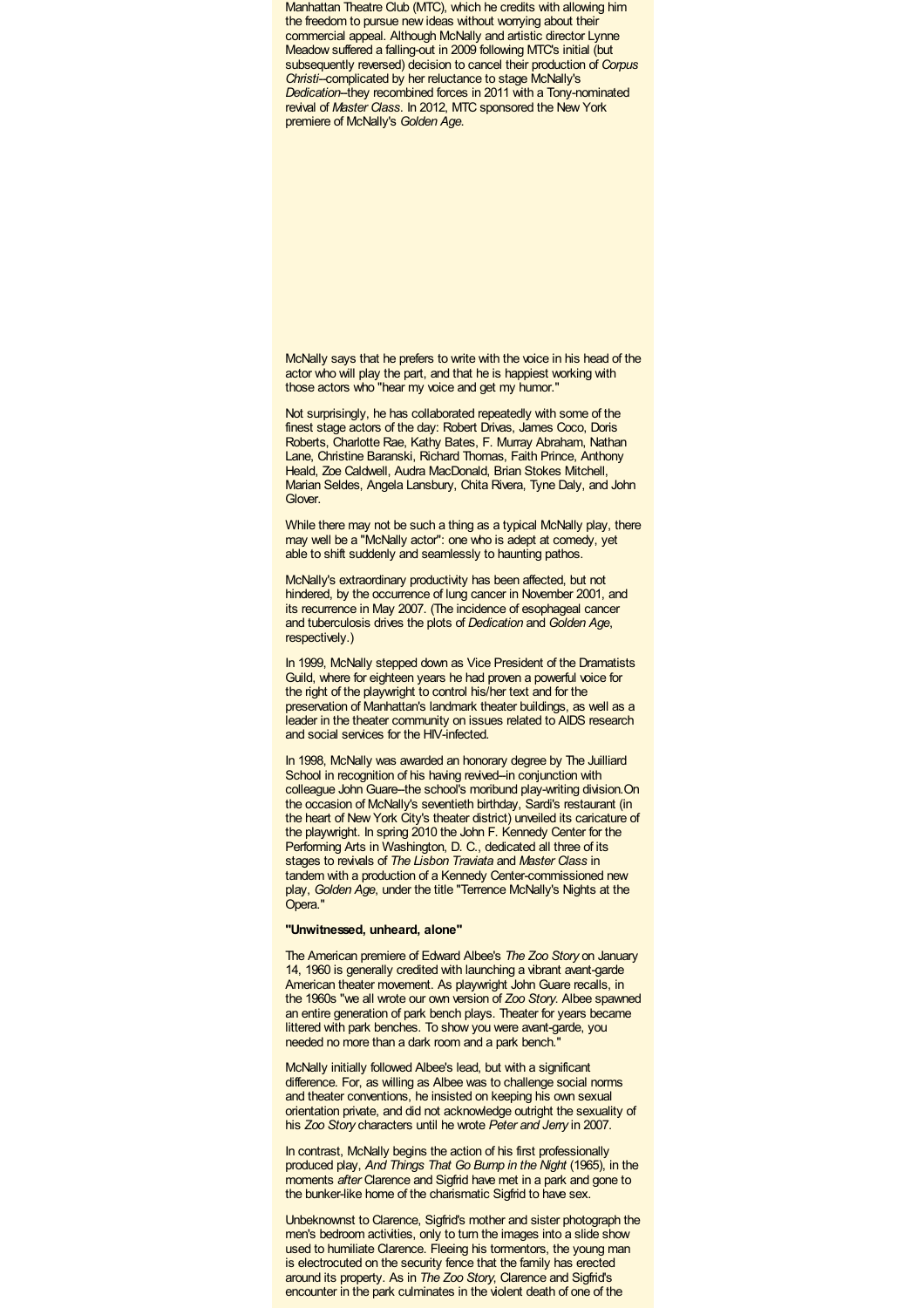men.

But whereas it would take the iconoclastic Albee forty-seven years to put homosexuality squarely on stage, the twenty-six-year-old McNally did so-much to the rabid dismay of New York's conservative theater critics-in his first Broadway play.

McNally's early plays were a part of the social protest movement of the late 1960s and early 1970s, particularly the anti-war movement. For example, *Tour* (1967) dramatizes the disengagement of a middle-class American couple as they view the poverty and suffering of a third world nation in the throes of a revolution from the airconditioned security of their automobile, an effective correlative for American disdain for the Vietnamese people whom American armies were supposedly fighting at the time to protect.

Likewise, in *Botticelli* (1968), two American soldiers make a game of the great names in Western civilization to pass time as they stand guard against the enemy in the jungle; their veneer of culture functions as a foil to the brutal indifference with which they mow down an emaciated Viet Cong soldier who ventures into a clearing looking for food.

Similarly, in *Bringing It All Back Home* (1970), McNally's most Albee-esque play, the delivery of a son and brother's coffin from the Vietnam battlefield exposes the emptiness of the American Dream that the war was supposedly being fought to protect.

Collectively, these early plays form a dark satire onAmerican moral complacency.*¡Cuba SI!"* (1968), written to be performed by Academy Award-winning actress Melina Mercouri at a rally at Madison Square Garden protesting the military junta that had taken power in her native Greece, satirizes the disdain that contemporary America-a country born from a revolution-now has for the very idea of the same. As the play's militant female freedom fighter tells a news reporter, "if everyone in the world doesn't care about the revolution, then there will never be one."

Likewise, in *Witness* (1968), which McNally termed "a comedy of violence," a public opinion survey taker and a window washer stumble into a high-rise apartment on the day that a presidential motorcade is scheduled to pass in the street below; they prove unable to prevent an assassination that echoes John F. Kennedy's in Dallas five years earlier. And in *Where Has Tommy Flowers Gone?* (1971), McNally celebrates (and rues its ultimate ineffectiveness) the American youth movement's conviction that "blowing this country up so we can start all over again" is the only way to create an America they respect.

Violence pervades McNally's early plays, particularly in terms of sexual relations.In *Sweet Eros* (1968), a young man pours out his heart to the naked woman whom he has gagged and bound to a chair, as though the only form of interpersonal connection that one can establish in a violent world is through force. In *Let It Bleed* (1972), a young couple, while showering after making love, grow convinced that an intruder lurks on the other side of the shower curtain, a haunting anticipation of the opening scene of McNally's libretto for *Dead Man Walking* nearly thirty years later. In *Let It Bleed*, the emotional and physical nakedness that one must allow in order to experience love also leaves one vulnerable to suspicion and fear.

Surely the best of McNally's early plays, and the one that earned McNally his greatest early acclaim, is *Next* (1968), in which a married, middle-aged, overweight businessman is surprised to be summoned for a pre-induction physical. Assuming that the Army will rectify its error once the medical officer sees how unfit he is for service. Marion passes from mortification at having to strip and reveal his ungainly physique, to outrage at the absurdity of his situation, and, finally, to blind terror in the face of an implacable, totalitarian agency that has no respect for human life or individual dignity.

The vulnerability of protagonists like the young lovers in *Let It Bleed*, Clarence in *And Things That Go Bump*, and Marion in *Next* reflects a young playwright's uncertainty about how one may meet the demands of a brutal world that does not value, in Clarence's words, "Florence, Shakespeare, and [the chance to connect with] someone in the park." The sensitive person is in danger of dying "unwitnessed, unheard, alone" (as, ironically, Ruby fears in *And Things That Go Bump*)--unheard except, of course, by the young playwright who attempts to give such persons a voice.

But these early plays also reveal a playwright who has not yet developed a coherent vision of the world. Like so many of his contemporaries, McNally offers a sharp analysis of the failure of the American Dream. (Three of these early short plays were televised in 1968 under the ironic title *Apple Pie*.) By the early 1970s he was certain of what values and behaviors had led to the rending of the American social fabric, but he had yet to conclude what he might propose to take their place.That is, although he understood clearly what disappointed him about his society, he remained uncertain how to identify and celebrate what he valued most.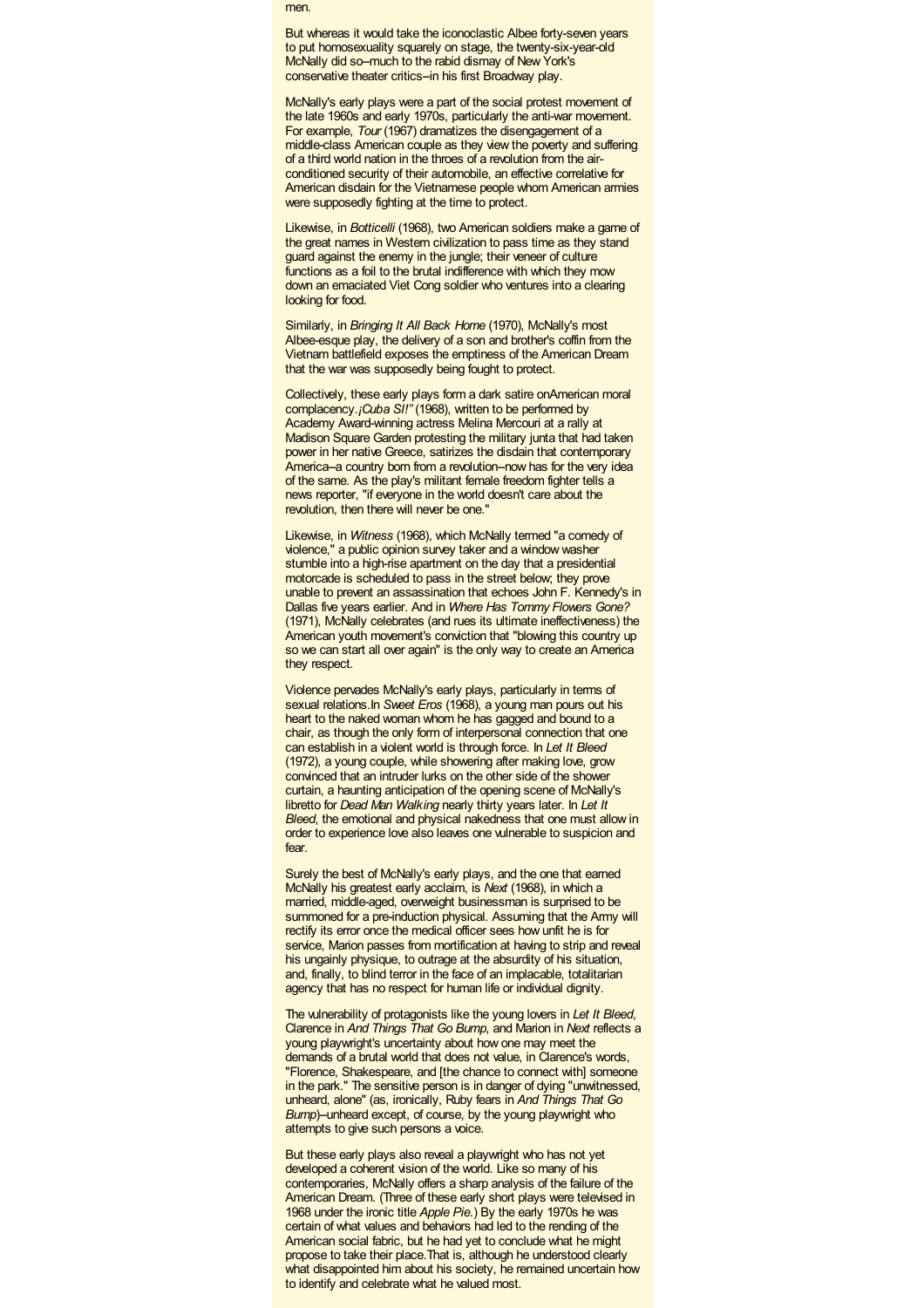**"I can't believe thiswhole night"**

In 1969, when asked to adapt *Next* for the screen, McNally confided to an interviewer that he would do so without leaving New York for Hollywood: "I write well. I am careful about selecting words. I care that my characters express themselves well. That's not what Hollywood wants. When I was in Hollywood and read some scripts[,] I was struck dumb by how little dialog is in them."

Ironically, McNally would spend the better part of the period from 1979 to 1984 in southern California, writing several pilots for Norman Lear, the successful producer of such ground-breaking television situation comedies as *All in the Family, Maude*, and *The Jeffersons*.

McNally's proposed sitcoms are not common television fare. Like Burt Shrevelove, Larry Gelbart, and Stephen Sondheim's *A Funny Thing Happened on the Way to the Forum* (1962), "XXIII Skidoo" was set in classical Rome and was influenced by the comedies of Plautus and McNally's namesake, Terence. Another, "The Education of Young Harry Bellair, Esq.," was set in early eighteenth-century London and appropriated the conventions and character types of Restoration comedies of manners. A third, "Positively Tenth Street," was set in the same West Village neighborhood in lower Manhattan that McNally had inhabited since graduating from college (and which in 2008 he would celebrate in *Unusual Acts of Devotion*).

What these scripts have in common--and presumably the reason that none was optioned--is that, as McNally feared would be the case in Hollywood, they rely heavily upon sharp, witty dialogue at a time when slapstick sitcoms like *Happy Days* and *Three's Company* ruled the airwaves.

McNally enjoyed a modest success, however, with his pilot for *Mama Malone* about an Italian widow who conducts a televised cooking show from her Brooklyn apartment while dispensing advice to family, neighbors, and her program's viewers. The show aired as a mid-season replacement series on CBS from March 7 through July 21, 1983.

In addition, actor-director Barbra Streisand optioned but never filmed a script titled "Bananas," a dramedy about a pair of married lawyers on opposing sides in a divorce trial that pays homage to Spencer Tracy and Katharine Hepburn's classic film *Adam's Rib*.

This Hollywood interval introduced McNally to the man who would become his best friend, screen writer Don Roos (*The Opposite of Sex*, *Happy Endings*). In addition, McNally formed a professional bond with producer Norman Lear that would have consequences two decades later. For, in fall 1998, when fanatics who had neither seen nor read McNally's *Corpus Christi* picketed the play every evening during its limited run in order to protest its supposed blasphemy, Lear and his People for the American Way offered nightly counterdemonstrations in favor of free speech and religious tolerance.

During his stint in Hollywood McNally honed his skill writing screenplays. He wouldadapt John Cheever's short story, "The Five Forty-Eight," for PBS (1979); co-write with Wendy Wasserstein "Sam Found Out, or The Prince of Mababawe" as part of a television special that starred Liza Minelli and Lou Gossett, Jr. (1988); expand his own stage play, "Andre's Mother," into an Emmy Award-winning teleplay (*American Playhouse*, 1990); and contribute "M. Roberts (Pronounced *Roe-bare*, the 'T' and 'S' Are Silent)" to the groundbreaking anthology of teleplays on gay and lesbian life in America, *The Common Ground* (Showtime, 2000).

In addition, McNally would go on to adapt for the movie screen three of his own plays: *The Ritz* (directed by Richard Lester, 1976), *Frankie and Johnny in the Clair de Lune* (directed by Garry Marshall, 1991), and *Love! Valour! Compassion!* (directed by Joe Mantello, 1997).

Most importantly, McNally's experience in Hollywood allowed him to draw upon a brighter pallette of emotional colors for his plays by developing his skills as a farceur.

McNally's comic talent had been on display in the one-act play that he contributed to the anthology production *Morning, Noon and Night* (1968). *Noon* is a sexual farce in which five strangers are lured at lunchtime to an apartment in lower Manhattan by a personal advertisement in a *Village Voice*-style newspaper. Each expects to have his or her idiosyncratic--and, needless to say, noncomplementary-desire fulfilled by a mysterious pansexual named "Dale."

McNally's original version of the play veered into tragedy as the lone gay man, Kerry, commits suicide by jumping from a window after he has been humiliated by the others, much as Clarence runs from Ruby and Sigfrid's house and is electrocuted on their fence in *And Things That Go Bump*.In the revised version, however, after the others leave, disappointed by the failure of "Dale" to appear, Kerry lingers in the apartment, only to have his sexual optimism rewarded by the arrival of yet another man looking for "Dale." The audience does not know if Kerry will finally enjoy his hoped-for gay tryst or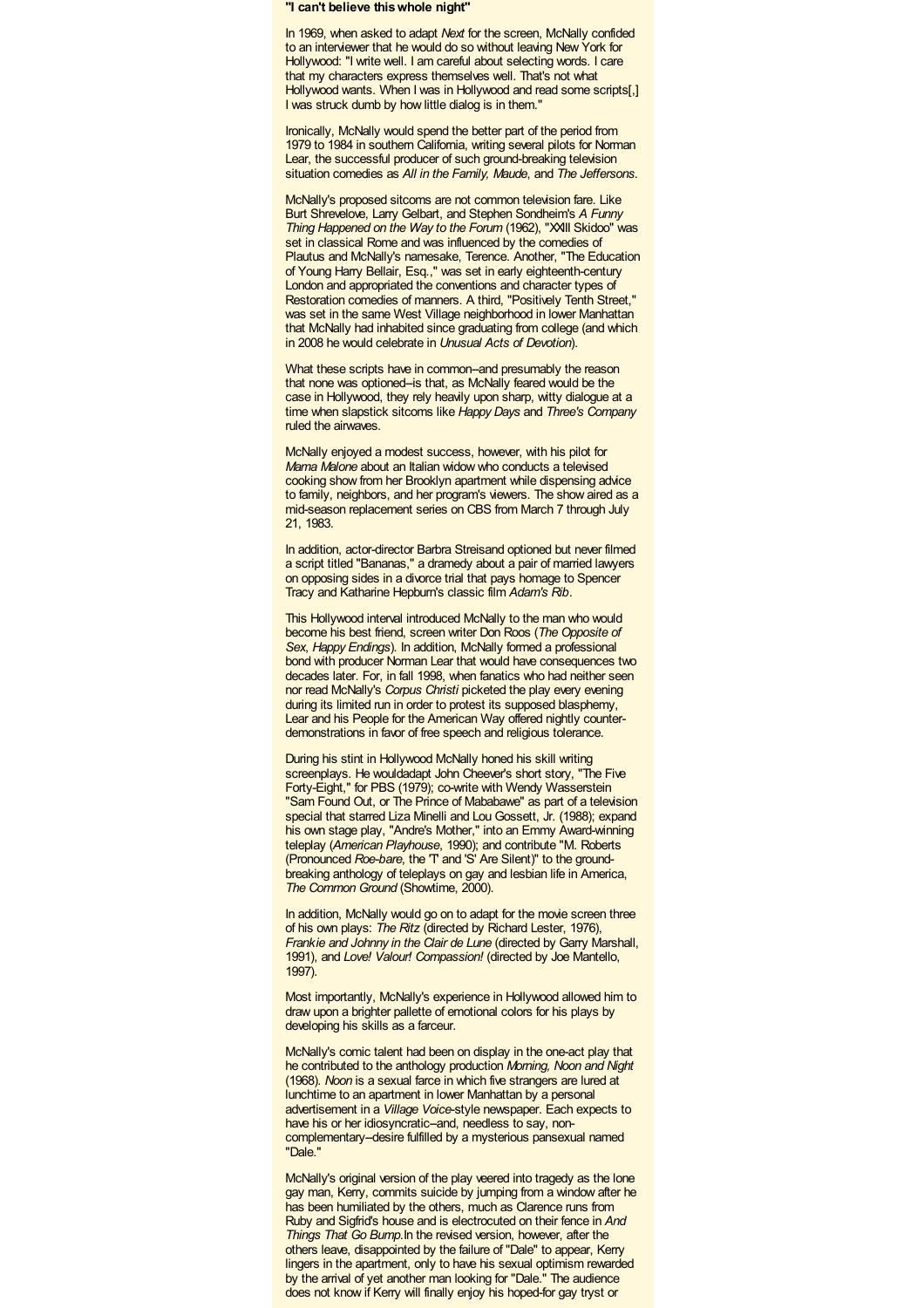whether a new round of screwball misunderstandings is about to commence.

The revised ending of *Noon* marks a breakthrough of sorts for McNally. He would continue for fifteen years to focus upon broadly drawn, even amiably freakish, characters, but he was learning to use farce to hold at bay his nightmare of a violent universe in which the gentle and the good--and, by extension, the gay--cannot long survive.

*Bad Habits* (1974) satirizes American reliance upon psychotherapy. In Act I ("Ravenswood"), one therapist encourages patients to indulge their every whim, while in Act II ("Dunelawn") another preaches the most repressive kind of self-denial. *Whiskey* (1975) satirizes America's ambivalent valorization of alcohol consumption by focusing upon a troop of country-western television performers each of whom is named for a particular label ("Tia Maria," "Johnny Walker," "Southern Comfort," "Jack Daniels"), who die together in an alcohol-related conflagration. The edge of the satire is softened in the final scene as the dead performers look down from heaven upon the national memorial service hypocritically being held in their honor.

But it is in *The Ritz* (1975) that the artistic consequences of McNally's changing philosophy of life are placed most dazzlingly on display. *The Ritz* repeats the basic elements of McNally's early plays in that the naive Gaetano is pursued by an implacable foe in the form of his hateful Mafioso brother-in-law, much as Clarence and Marion were tormented by Ruby and the Army physician, respectively. Gaetano's radically different fate, however, depends upon the fact that he inadvertently stumbles into a gay bathhouse where the socially marginalized have formed a community that celebrates and supports identity difference.

Thus when, like Clarence, Gaetano is forced to dress in women's clothing and is mocked for it, he does so in the company of two newfound friends; and, rather than fleeing from his tormentors, Gaetano eventually stands up to his brother-in-law and grows so bold as to knee him in the groin. Likewise, Gaetano is initially-like Marion-selfconscious about his weight. But in the carnivalesque world of the bathhouse, where physical appetites are celebrated rather than made into a source of shame, Gaetano becomes the object of desire of the club's most notorious "chubby chaser."

Significantly, even though the sexual predilections of the bathhouse patrons are every bit as extreme as those on display in *Noon* and *Bad Habits*, there is no mention in *The Ritz* of the need for psychotherapy. The bathhouse community does not simply tolerate the eccentricities of its members, but warmly supports them, much as the bathhouse patrons conspire to allow Talent Night hopeful Googie Gomez to believe that she is a legitimate performer rather than the worst singer and dancer ever to darken a stage.

Moreover, whereas an early version of the play concluded with the sadistic Mafioso being carted off to the steam room to be gang raped (poetic justice of sorts, but the continuation of the violence initiated by the thug), *The Ritz* concludes with the sexually irrepressible Chris (clearly a descendent of Kerry in *Noon*) returning to his adventuring in the baths.In farce, Eros proves stronger than Thanatos; the desire to connect outweighs the impulse to destroy.

In farce McNally found the means by which his put-upon protagonist can retain his dignity in an unsympathetic and, even, threatening world.

It also bears noting that in *The Ritz*, McNally--who, from the late 1980s through the mid-1990s, would write a series of plays about the importance of physical and emotional connection--offers the first real community that appears in his canon. Sexual desire is no longer a source of shame; characters are "cured" of their painful selfconsciousness, not through the machinations of a therapist, but by being accepted by other people.

"I can't believe this whole night," hapless Gaetano says at the end of his evening of screwball madness. Neither could McNally's audience. For the first time in Broadway history, homosexual desire was represented on stage not as something pathological, as in *The Boys in the Band* (1968), but as something joyous. Over the course of four hundred performances, largely heterosexual, middle- and uppermiddle-class theatergoers flocked to look at actors playing gay men, naked but for a towel, making jokes about Crisco parties and steam room orgies.

Broadway's closet door was blown open by the gales of laughter emanating from the Longacre Theatre every evening. Subsequent New York revivals of the play have featured-to the delight of gay audience members--porn legends Casey Donovan (1983) and Ryan Idol (2007), making *The Ritz* an even greater comment on gay manners than heterosexual audience members may recognize.

Farce opened a new avenue for McNally that proved remarkably therapeutic, not only for his characters but for the playwright himself, as is evidenced in his final play of this period.

*Broadway, Broadway* (1978) failed in its Philadelphia try-out, largely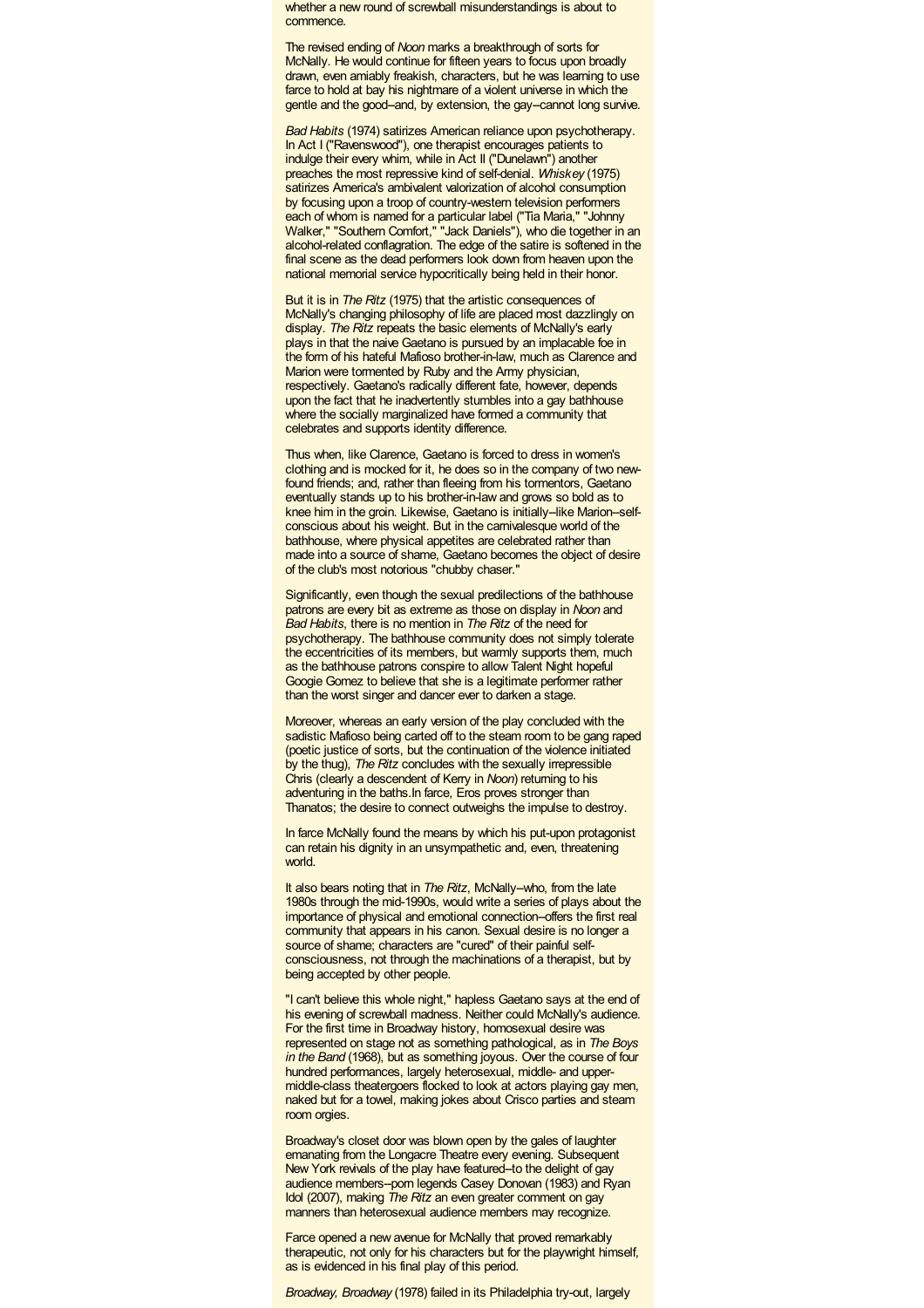because Geraldine Paige had been miscast as a ditzy novice producer hosting in her Manhattan townhouse the opening night party for a play that critics will pan. But even though McNally's play did not make it to Broadway, since there was no other show coming into town that might take its place at the theater, "Broadway, Broadway: A New Play by Terrence McNally" remained on the marquee of a dark theater for most of the season, a stark reminder of his failure. McNally has described this as the lowest point in his career since the New York critics had dismissed *And Things That Go Bump in the Night*. Not surprisingly, following the failure of *Broadway, Broadway* McNally left New York to reinvent himself in Hollywood.

On his return, however, he rewrote *Broadway, Broadway* as *It's Only a Play* (1985), the title a reminder to everyone in the theater to keep professional matters in perspective. While the play proves a rich satire of the Broadway scene, it functions ultimately as a testimonial to how artists, however egomaniacal, come together as a creative community that is able to rise from the ashes of failure.

Perfectly cast this time (Christine Baranski took the part of the inept yet naively well-intentioned producer, Julia Budder), it proved a great success. Over the course of a manic evening, an assortment of neurotic artists (lead actress, playwright, director, and their hangerson) pass in and out of Ms. Budder's second-floor bedroom, where they retreat to snort cocaine, phone their agent, and/or hide from the mob of mercurial sycophants at the party below.

*It's Only a Play* is a psychodrama of sorts: in order to help himself get over the failure of *Broadway, Broadway*, McNally upped the ante in a farce about a failed play ("The Golden Egg")-much as twenty years later he would write the book for the musical *A Man of No Importance*, about an Irish bus conductor's being pilloried for directing a parish production of Oscar Wilde's biblically-inspired *Salome*, after McNally himself had been pilloried for his own biblically-inspired *Corpus Christi*. Like Shakespeare's Prospero, McNally used his art to heal himself.

The plays of this second major period of McNally's career proved so witty that, in her study of new American dramatists, influential theater historian Ruby Cohn thought to group McNally with Neil Simon as a master of one-liners. But Cohn failed to recognize that, beginning with *The Ritz*, an emotional expansiveness manifests itself in McNally's theater, one that seems antithetical to the outcry against social injustice and self-deception that characterizes the early plays. Clearly, McNally had to make this psychological advance before he could move on to his next deeply painful, yet ultimately transcendent, period.

### **"We gotta connect. We just have to. Or we die."**

McNally's life-and, as a consequence, his theater--changed dramatically in the mid-1980s due to the frighteningly rapid spread of AIDS. The theater and music worlds in which McNally moved were decimated by the epidemic, and McNally spent much of his time from the mid-1980s through the mid-1990s eulogizing friends and colleagues at memorial services, speaking at rallies in favor of increased support for HIV research, and writing scenes to be performed at fund-raisers to help those affected by the pandemic.

The losses that he sustained personally culminated in the 2001 death of his partner Gary Bonasarte. But the loss that had the greatest impact on McNally's theater was the death in 1986 of former lover and continued close friend Robert Drivas from AIDS-related causes, followed eight months later by that of his other closest friend, actor James Coco, from heart disease.

Shortly after delivering the eulogy for Coco at the latter's memorial service, McNally embarked on a previously scheduled two-week tour of India that he had been offered in lieu of payment for articles he had written for *Horizon* magazine. The trip had a profound effect on him at this difficult time in his life. Writing in *Horizon* following his return, McNally marveled at "the beauty of [the Indian] people who delight in the spirit and presence and wonder of each other. If Indians know something we don't, it is perhaps this sense that the greatest treasure on this planet is one another."

This quiet reveling in the joy of human interconnectedness permeates the plays that he would write across the next decade. Immediately upon his return, McNally threw himself into writing a play about an emotionally needy short order cook's attempt to win over a psychologically scarred waitress. He conceived and wrote *Frankie and Johnny in the Clair de Lune* (1987) in only a matter of weeks."We gotta connect. We just have to. Or we die," Johnny implores the emotionally defensive Frankie.

Although AIDS was not the obvious subject of the play, audiences- who had only recently learned that HIV was transmitted through bodily fluids--gasped when Johnny tenderly sucked the blood from Frankie's finger, which she had cut while preparing him a snack.

"I still don't quite know where *Frankie and Johnny* came from," McNally later wrote. "I do know I began it shortly after I had lost my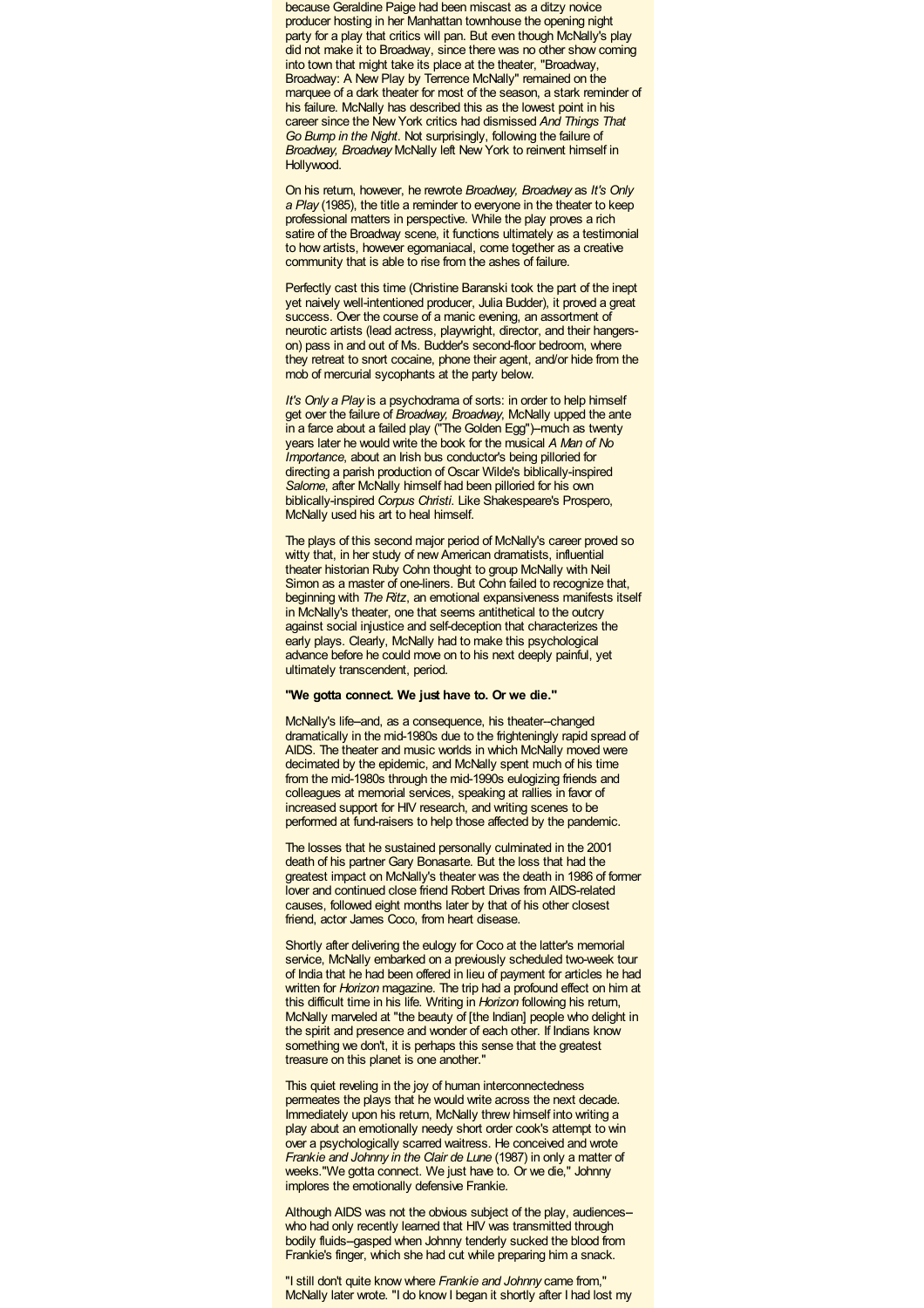two best friends and dearest collaborators in the theater, Robert Drivas and James Coco.Friends seemed especially precious and life unbelievably fragile. I had always thought they would be in my personal and professional life forever . . . . *Frankie and Johnny* is more a poem about feelings than a true story about anyone I know. I missed Bobby and Jimmy a lot. I still do, I always will, but I missed them less while I was writing *Frankie and Johnny*."

The desire for, and accompanying impediments to, connection with another person are at the heart of every play that McNally would write during this richly productive period.

In *The Lisbon Traviata* (1989), for example, Stephen and Mendy share an obsession with opera diva Maria Callas's ability to sing so movingly of love and death. But fear of the "dark, mean, and extremely dangerous streets" that lie outside their comfortable apartment "at the height of our very own Burbonic Plague" drives Stephen to kill his exasperated partner. Mike, as the latter attempts to leave him for a younger man. The enjoyment of opera may help ease the pain of loneliness, but obsession with opera may also intensify one's isolation by preempting intimacy with another person.

McNally's next three plays comprise an informal trilogy that addresses how the fear of difference renders life-sustaining intimacy impossible and, more specifically, that challenges the inhumanity manifested in 1980s and early 1990s America towards victims of AIDS.

In *Lips Together, Teeth Apart* (1991), two married heterosexual couples spend the Fourth of July weekend at the Fire Island house that one of the women has inherited from a gay brother who recently died of an AIDS-related illness. Their fear of using his swimming pool lest they catch the virus which killed him, unspoken for most of the play, bespeaks a paranoia about sexual difference that infects even the most intimate of heterosexual relationships.

Conversely, *A Perfect Ganesh* (1993) offers a vision of an alternative socioreligious system in which the emotionally wounded and physically damaged are ministered to by a god who, unbeknownst to them, moves in their midst to help them overcome the obstacles to intimacy that they themselves have created. The play suggests how racial and sexual differences must be accepted as a part of life if one is to live fully and religiously.

Finally, in *Love! Valour! Compassion!* (1994), McNally offers one of the most moving responses to the AIDS epidemic by an American writer. Following the activities of eight gay men across three holiday weekends in summer, the play neutralizes the fear of death with a comic extravagance too haunting to qualify as farce. Dressed in ghostly white toile tutus, toe shoes, and feathered headdresses, six of the eight rehearse for a benefit performance of Tchaikovsky's *Swan Lake*. Joining hands, they create a visual parody of the medieval Dance of Death. Yet rather than weep at their misfortune, they dance so intently that they eventually collapse in laughter at the absurdity of their earnestness.

At the climax of the play, one of the HIV-positive friends panics after seeing his lover through a health crisis."Who's gonna be there for me when it's my turn?" he asks. His best friend assures him that "We all will. Every one of us." And indeed, that promise is kept symbolically in the last moment of the play as the men strip naked and join hands to step down into a moonlighted lake, quietly swimming out of the audience's view: they enter the waters of death and advance together to meet the unknown.

No longer need a gay man fear that he will die "unwitnessed, unheard, alone," as Clarence was tragically forced to do. Instead, in McNally's world one can now be part of a community of other gay men in whose company, and with whose support, one can brave those things that go bump in the night.

The consequence of a lack of connection with other people is on display in "Andre's Mother" (1988), a brief sketch (later expanded into an Emmy Award-winning teleplay) that bears witness to the twofold grief of a mother who had been alienated from her adult son and must now come to accept the horrifying loss of him to AIDS. Silent throughout his memorial service, she is left alone on stage at the play's end, clutching the symbolic white balloon that the other mourners had already released. Only as she finally lets go does she utter her first sound, a heart-wrenching sob of grief for the loss of Andre and, possibly as well, of regret for not having been able to accept his nature while he was alive.

McNally continued to develop the theme of the urgency of connection even after the development of protease inhibitors in 1995 made AIDS a more effectively managed syndrome.

In *Corpus Christi* (1998), for example, he retells the biblical narratives of the life and passion of Jesus Christ in terms of the self-discovery, social ostracism, and murder of a gay teenager named Joshua in McNally's own hometown of Corpus Christi, Texas, during the 1950s, when McNally himself was growing up.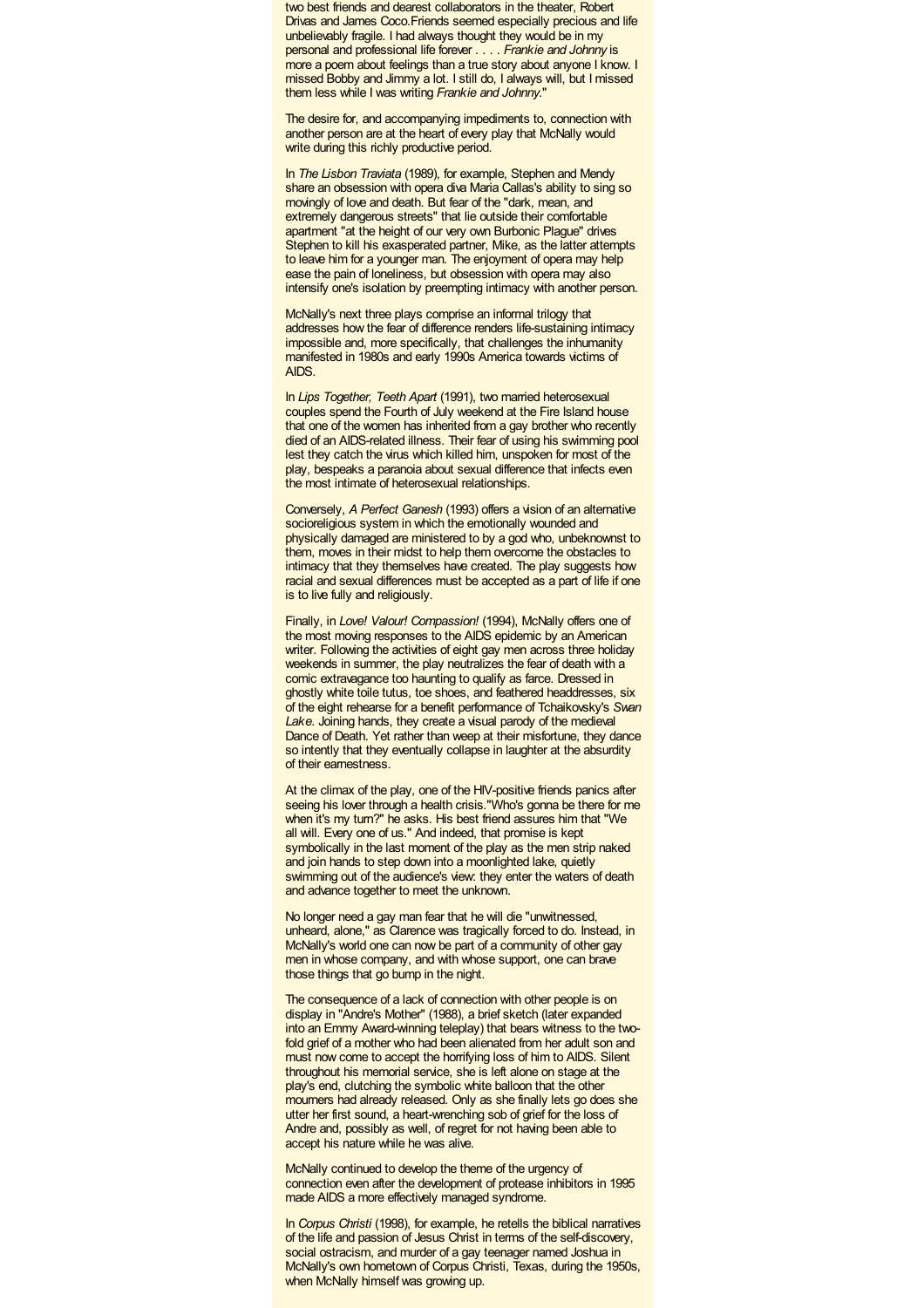Conservative social critics were outraged by McNally's transforming the biblical Wedding Feast at Cana into a gay marriage, Jesus's cure of a leper into Joshua's compassion for a young man in an advanced stage of an HIV-related illness, and Jesus's association with Mary Magdalene into Joshua's befriending a gay hustler.

Coincidentally (and, so, all the more horrifically), the play premiered within a week of the brutal murder of gay college student Matthew Shepard, who was beaten, stripped naked, and tied crucifixion-style to <sup>a</sup> barbed wire fence in sub-freezing temperatures outside Laramie, Wyoming, where he was left to die "unwitnessed, unheard, alone."

No other McNally play has proven so controversial. In New York theater-goers had to pass through a cordon of angry protesters outside the theater every evening, and then through a metal detector once inside the house; in London a fatwa was pronounced against McNally; and in Ft. Wayne, Indiana, local churches attempted to prevent ticket-holders from taking their seats by occupying all of the theater's parking spaces in the hours before the performance.

Ironically, all of this brouhaha was raised by people who had never seen a performance or even read the text of a work whose simple message is that every person is divine and deserving of respect.

Nearly a decade later McNally returned to his examination of the lifeor-death importance of human interconnection, and the insecurities that create hindrances to satisfying human relationships, in three plays written closely together.

**Some Men (2007) is structured as a series of vignettes of American** gay life from 1922 to the present framed by the events at a presentday gay wedding. The play readily admits to the difficulties of maintaining a satisfying relationship in the gay world: sexual chemistry may not be present when other elements of attraction are; personal insecurities such as fear of social disapproval or reluctance to limit oneself to just one partner become barriers to engagement; and gay self-loathing may prove a bell jar that suffocates the most promising relationship.

Yet, at the play's end what has seemed initially to be a pastiche of loosely connected, historically organized scenes turns out to contain multiple connections among characters of different generations that could not have been anticipated by the audience. Far from living separate, disconnected lives in different cities and decades, the "some men" of McNally's title function as colored pieces of glass in the constantly changing kaleidoscope of modern gay life: names and circumstances may differ, but a desire for connection makes all gay men one.

An unsuspected unity is similarly on display in *Deuce* (2007), which focuses upon two former women's tennis doubles champions who are reunited late in life as guests of honor at the U.S. Tennis Open. McNally's tennis metaphor effectively depicts how two people with radically different modi operandi and performance styles may still function as an organic unit.

In *Unusual Acts of Devotion* (2008), five residents escape the stifling heat of their respective apartments on the tarred rooftop of their sixstory apartment building on New York City's lower West Side one evening in summer. "Nobody can take care of themself," hard-eyed Mrs. Darnell stoically observes, "we just think we can." She echoes a sentiment voiced earlier in the play by the younger, more optimistic Nadine: "We can make each other happy so easily and we so seldom do. Put on a CD. Close the window. Open the window. Love someone. Love someone who loves you back."

The unusual acts of devotion referred to in the title range from Leo's massaging Mrs. Darnell's legs, to Chick's monitoring the diabetic Leo's glucose level more conscientiously than Leo himself does, to cantankerous Mrs. Darnell's offering her life for the good of her younger neighbors.

In the plays of this third major stage of his development, McNally has come 180-degrees from his early theater.As in *Let It Bleed*, a threat lies immediately outside the intimate world of the play that threatens to destroy human happiness.(At the start of *Unusual Acts*, for example, the audience sees an interloper climb onto the roof and hide behind a water tank, where his presence is periodically reaffirmed by the ominous glow of a cigarette in the darkness. As the action advances, the dance music that plays on the radio is periodically interrupted by news bulletins concerning the police search for a serial murderer on the loose in the neighborhood.) But, unlike in those early plays, McNally's later characters respond to the threat of oblivion, not in terror, but with love, valor, and compassion, thereby allowing for truly unusual acts of human devotion.

This change in perspective is reflected in the radically different style of closure manifested by the plays of this later period. Rather than continuing the style of angst-filled endings that characterize the early plays (the threatening "Thump" that is heard in the closing moments of *And Things That Go Bump* before the stage is plunged into darkness, or a screaming Marion being pulled off stage by the Military Police as the next recruit is led on in *Next*), McNally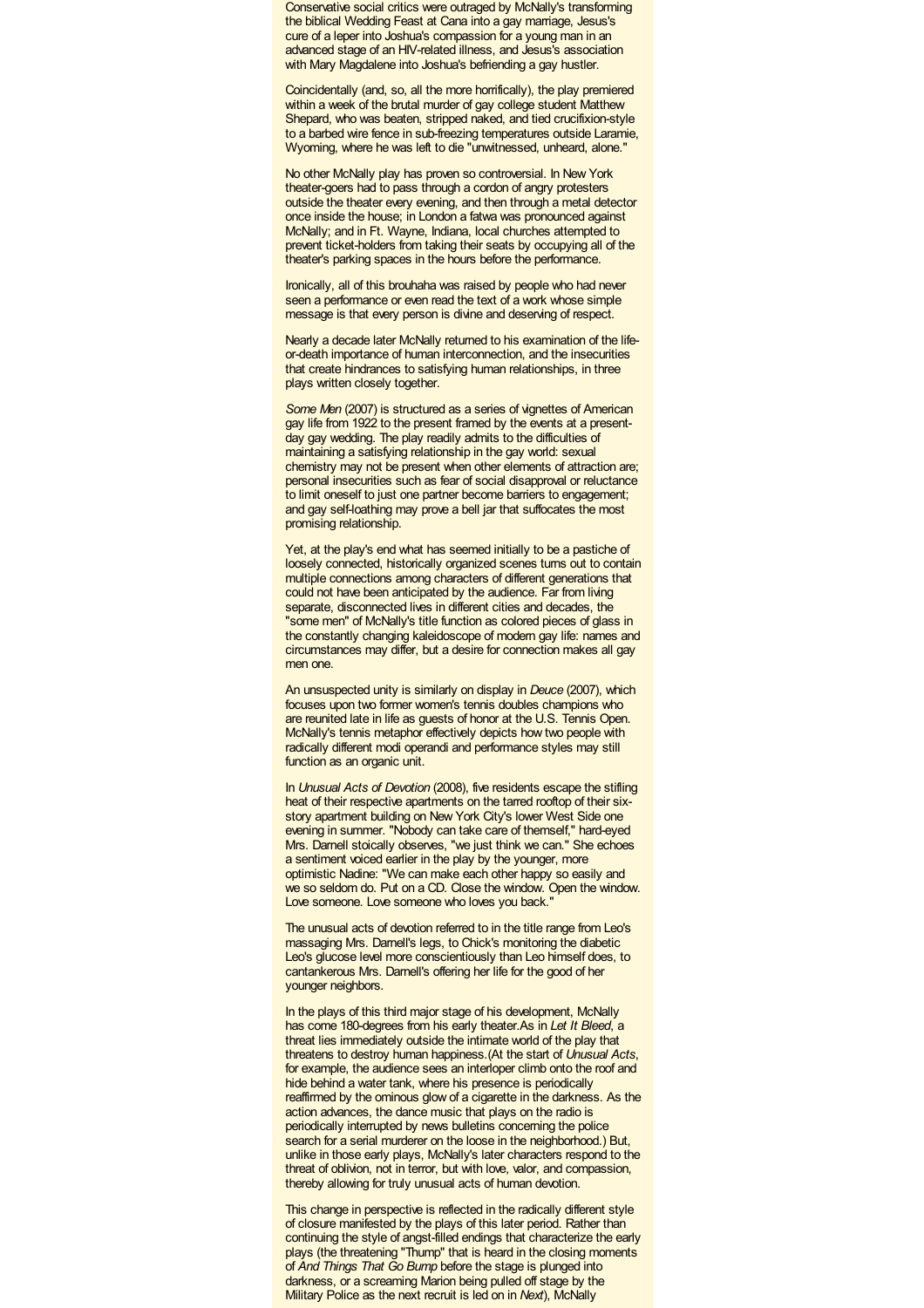fashions some of the most luminous moments in contemporary American theater: two lovers quietly brushing their teeth while Debussy's "*Clair de lune*" plays on the radio in *Frankie and Johnny*; four adults looking at a falling star cross the sky in *Lips Together*; two middle-aged women rendered speechless by the transcendent beauty of the Taj Mahal, only to be gently sung to sleep by the elephant-headed god in *A Perfect Ganesh*; and six men stripping naked to go for a moonlighted swim in *Love! Valour! Compassion!*.

At the height of the AIDS pandemic, while fellow gay playwrights Larry Kramer and Tony Kushner raged against the dying of the light, McNally was able to release his anger and find an extraordinary peace of mind, all the more surprising considering the depth of his own grief.

### **"Sing for your supper. Sing for your salvation."**

McNally emerged in the 1990s as one of the most successful playwrights in America, winning four Tony Awards in a scant six years: back-to-back awards for Best Drama for *Love! Valour! Compassion!* and *Master Class*, and the award for Best Book for a Musical for both *Kiss of the Spider Woman* and *Ragtime*. The latter are a reminder of the flip side of McNally's career as one of America's premiere librettists.

Ironically, McNally's early involvement with the musical did not bode well. In 1961, having graduated the previous year from Columbia, McNally was hired to tutor the two teenaged sons of Nobel Prizewinning novelist John Steinbeck as the family made a round-theworld cruise. Six years later, when Steinbeck's *East of Eden* was optioned as the basis of a musical, the novelist insisted that McNally write the book.

However, *Here's Where I Belong* (1968) proved a disaster, closing the same night that it premiered and losing its substantial investment, thereby earning from *Variety* the soubriquet "the costliest one night stand on Broadway." McNally was so frustrated by changes made to his book without his permission that he insisted that his name be removed from the program.

His second outing proved equally trying, although for very different reasons. In 1984 he was hired to write a new book for an existing score by John Kander and Fred Ebb, who were dissatisfied with the efforts of their original librettist. McNally's involvement with *The Rink* (1984) not only reversed the traditional pattern of collaboration in which the book is completed before the composer and lyricist begin work on the score, but he was also expected to create an original story that showcased the talents of stars Liza Minnelli and Chita Rivera.

Fortunately, McNally's collaboration on *The Rink* with Kander and Ebb, and with star Rivera, proved only a prelude to their greatest success, *Kiss of the Spider Woman* (1993), for which McNally adapted the novel of the same title by Manuel Puig. Focusing upon the clash between the harshness of life and the seductive yet deadly allure of fantasy, McNally explored a theme that would dominate his plays during the next decade: the ambivalently liberating and destructive nature of role-playing.

McNally collaborated with Kander, Ebb, and Rivera one final time in a musical made of Friedrich Durrenmatt's dark satire of passion and greed, *The Visit*. Originally conceived as a Broadway come-back vehicle for Angela Lansbury, who was forced by her husband's declining health to withdraw before rehearsals began, the play was well received during its try-out in Chicago. Unfortunately, it was scheduled to come into New York the week after the September 11, 2001 terrorist attack on the World Trade Towers. Fearing the musical too dark for the time, the producers canceled the opening. Fred Ebb's death in 2004 made it unlikely that the play will ever have a New York premiere.

But McNally's friendship with the principals has extended to other venues. In 1998 he penned the citation celebrating Kander and Ebb's decades-long collaboration when they received Kennedy Center Honors. And in 2005 he wrote an autobiographical show for Rivera titled *Chita Rivera: A Dancer's Life* in which she reflected upon her career.

McNally has collaborated successfully with other song-writing teams as well. In 1989, he translated to the musical stage E. L. Doctorow's novel, *Ragtime*, in conjunction with composer Stephen Flaherty and lyricist Lynn Ahrens. As one of the senior producers observed at the time, the project was dead in the water until McNally found a way to organize for the stage Doctorow's numerous interlocking narratives.

With Flaherty and Ahrens he also adapted for the musical stage a film script by Barry Devlin, *A Man of No Importance* (2002), about a sexually repressed, middle-aged gay bus conductor who discovers truths about himself and about the nature of community after he is ostracized by church authorities for undertaking a local production of Oscar Wilde's *Salome*.

Like *A Man of No Importance*, McNally's *The Full Monty* (2000,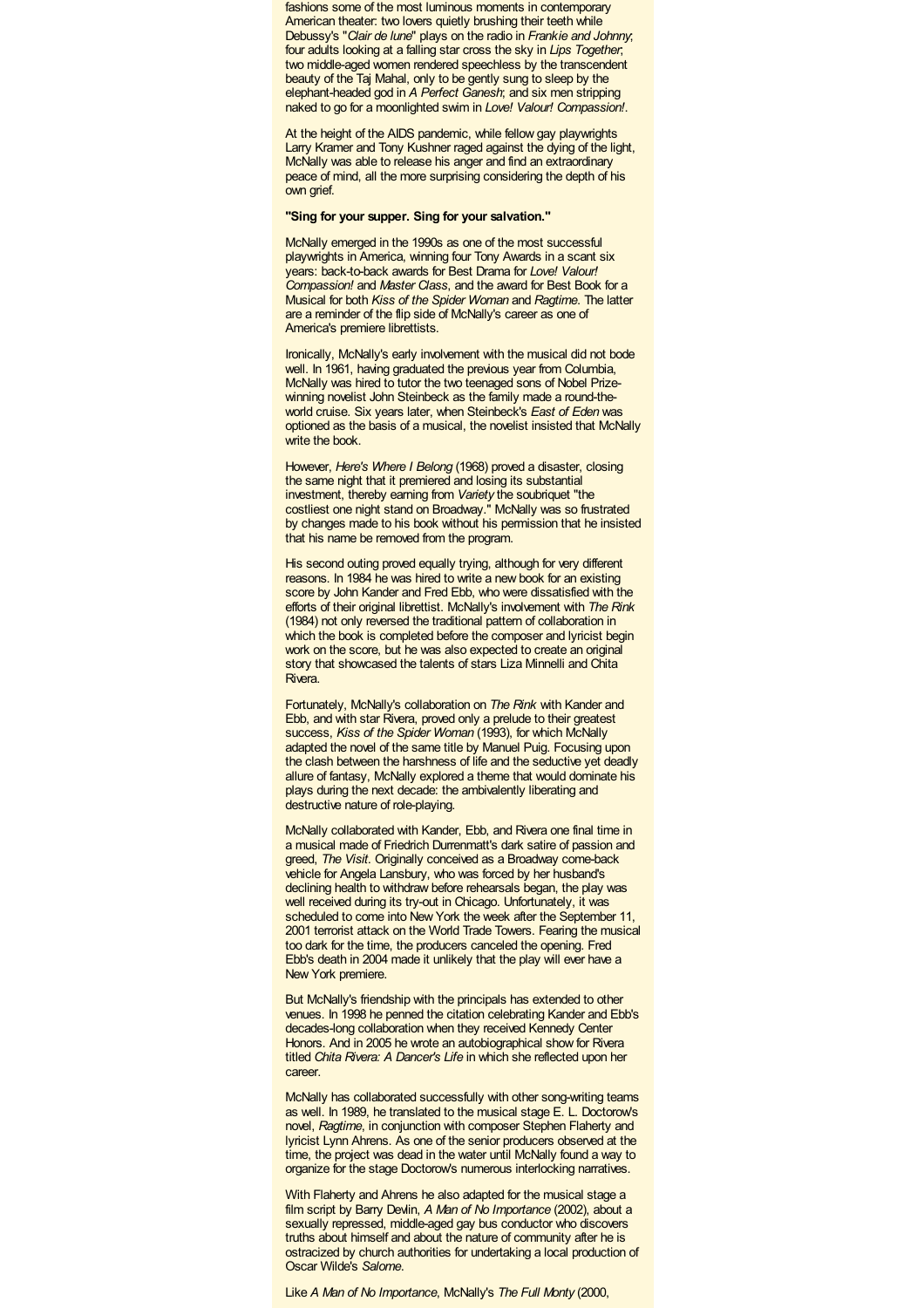music and lyrics by David Yazbek, adapted from a British film of the same title) dramatizes the struggle with self-acceptance, this time focusing upon a group of unemployed, lower middle-class working men who resort to stripping to support their families and to boost their deflated egos.

McNally seems to have been attracted to *Catch Me If You Can* (2011, music by Mark Shaiman, lyrics by Scott Wittman)--originally a memoir by a wildly successful forger and con man pursued for years by the FBI--because of its inherent theatricality. The essential untruthfulness of performance allows Frankie to access a deeper inner truth than he could otherwise as he successfully impersonates an airline pilot and emergency room doctor, among other professions. Unfortunately, concerned that McNally's anatomy of the psychological implications of role-playing might prove too sophisticated for a Broadway audience, the producers hired a second, uncredited writer to make the show more commercially appealing. As a consequence McNally was faulted by reviewers for corny jokes not of his making.

Who remembers the name of the author of a musical's book, McNally asked in a 2002 *NewYork Times* article written shortly after he had been invited to a party celebrating "Kander and Ebb's *Kiss of the Spider Woman*." "You don't have to be a rocket scientist to know that it will always be Bizet's *Carmen*, not Prosper Merimee's; Jerry Herman's *Mame*, not Lawrence and Lee's."

The librettist is invariably the most easily forgotten member of a show's creative team. Thus, McNally's continued involvement with musicals and operas is evidence of his enjoyment of the communal nature of theater--of brainstorming with others to flesh out an initial idea, of hurriedly writing new pages to resolve a problem that became apparent during afternoon rehearsal, of renouncing the claims of ego and doing what is best for the project.

One musical work for which McNally's libretto has been singled out for praise is *Dead Man Walking* (2000, music by Jake Heggie), one of the most successful new American operas of the past twenty years. Based on the memoir by Sister Helen Prejean, a Roman Catholic nun who ministered in prison to a man convicted of brutally raping a young woman as well as murdering both her and her boyfriend, the opera--like McNally's book for *A Man of No Importance* and his libretto for another opera, *The Food of Love* (1999, music by Robert Beaser)--translates into music the values of love, valor, and compassion on which McNally focused so movingly in his plays in the 1990s.

### **"where we really and truly are"**

Since 1995 McNally's plays have increasingly become an extended meditation upon the transformative powers and dangers of theater.

"Theatre is a deep reflection of the human community," McNally writes in his foreword to the print version of *A Man of No Importance*." [T]heatre is not a place to hide from the world but instead the very place where we may finally discover our true selves." As a consequence, theater should be where audiences go in the hope of being transformed.Unfortunately, too often both audiences and actors use theater to escape into fantasy from the unsatisfying, quotidian "real" world.

McNally's understanding of the conundrum of the playwright is dramatized in an early, undated, untitled, and apparently never performed work in which a twenty-year-old playwright named Bill steps to the edge of the stage to address his audience directly: "A playwright must face the truth. If he does not face the truth his play is false and nowhere is it easier to spot a liar than in the theatre.' But, Bill also acknowledges, "the theatre is full of magic--it's always fascinated me-and I take advantage of that magic as often as I can. Absolutely anything can happen when you're in a theatre." The trick is for the playwright to employ theater's magic only in the service of truth, rather than to allow it to shorten the actor's vision or to distract the audience's attention from the work of transformation waiting to be done.

There has always been a metadramatic element to McNally's theater. In *And Things That Go Bump*, for example, Ruby dresses in the torn, soiled costumes that she wore when she sang on the opera stage years earlier; she directs the evening's events as though they're a scripted drama. Similarly, in *The Lisbon Traviata*, Stephen "performs" his parting from-and murder of-Mike as though he were Don Jose at the close of Bizet's *Carmen*.

But it is in *Master Class* (1995) that McNally initiated an extraordinary meditation on the nature of theatrical truth, on the sacrifices made by the artist, as well as on what a society loses when it does not enjoy a vibrant cultural scene.

As Maria Callas teaches student performers how to interpret the arias they have selected to perform during a master class at Juilliard, the play reveals how closely Callas's own personal challenges mirrored the circumstances of the heroines whose roles she sang on stage, which proved the one place where she could be most fully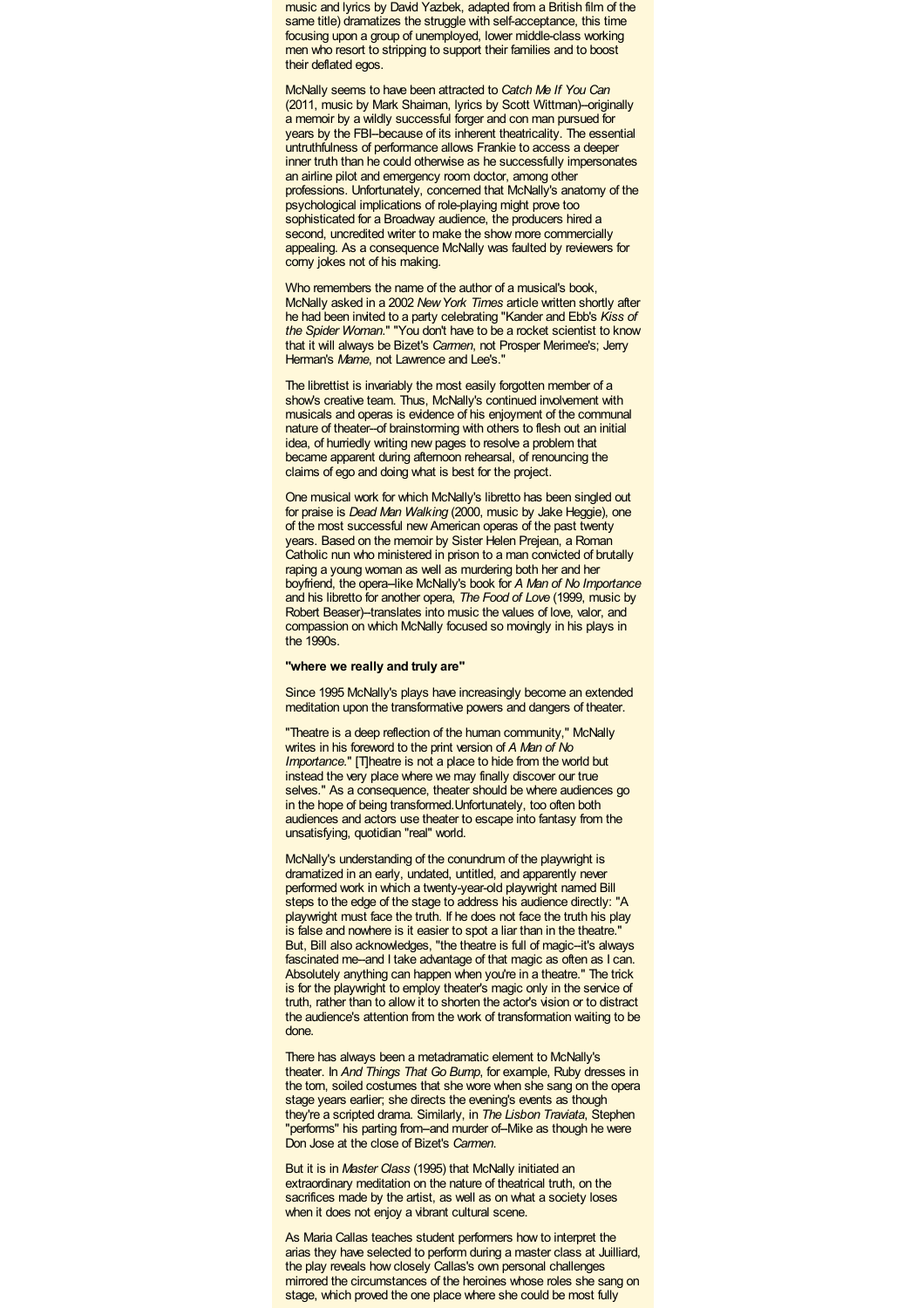herself. The failure of the student performers to sing with the heartbreaking abandon that Callas brought to her roles stems from their reluctance to explore their deeper selves; they prefer instead to concentrate upon creating a professional persona and launching a career. Conversely, Callas's loneliness is revealed as the price that one must pay for a life of exhaustive self-examination and relentless pursuit of truth.

A pair of one-acters written just before and after *Master Class* considers the social consequences of the arts. In the as-yetunproduced "Hidden Agendas," written around the time of the controversy concerning the National Endowment for the Arts' funding of exhibits of Robert Mapplethorpe's work, a subscriber to a performing arts complex's season addresses the center's board of trustees. "What brings us to your halls and theatres," he says, "is the expectation that the miracle of communication will take place. That a piece of music will touch us. That a dancer's movement will create a meaning where there was only space. That an aria will speak to even one of us out there in a darkened auditorium in a way that no one else ever has . . . . Words, sounds, gestures, feelings, thoughts! The things that connect us and make us human. The hope for that connection! That's why we fill your theatres. I cannot imagine my life without the arts."

In "Ghost Light" (2002), written to be performed by Angela Lansbury at a benefit for Long Island's Bay Street Theater, an experienced stage actress pays a final visit to a vintage Broadway theater about to be gutted and converted into an arena for rock concerts. As she talks with a young stage manager (Chris O'Donnell), she reminisces about the performances that she has seen played on the stage, as well as those she herself has given. The career of the actress, who is leaving New York to star in a television series, parallels the fate of the theater building whose acoustics and sight lines were masterfully constructed to foster intense emotional communication between actor and audience, and which now will be a forum for noisy, overwrought spectacle.

Both of the one-act plays that make up *The Stendahl Syndrome* (2004) address the experience that a tour guide, leading a group of American tourists to view Michelangelo's *David*, explains occurs "when art speaks to something deeper in us than perhaps we understand." The original audience for Wagner's *Tristan und Isolde* fainted from the intensity of the emotions that his music aroused, she explains--much as the tourists in her group finally fall silent in the presence of Michelangelo's sculpture, and as Margaret and Katharine do visiting the Taj Mahal in *A Perfect Ganesh*.

Similarly, "Prelude & Liebestod" offers the thoughts of an orchestra conductor, his wife, and a gay man hoping to seduce the bisexual conductor after the concert as the former conducts Wagner with the two in the audience. "I'm only alive when I come," the conductor thinks; "the way I want to be alive: ecstatic, half-conscious, eyes closed, brain flaring, words, thoughts inadequate"--when he ejaculates *and*, the play makes clear, when he is engaged with music.

McNally's final two plays in this group form a diptych of sorts. In *Dedication, or The Stuff of Dreams* (2005), the manager of a struggling children's theater hopes to gain possession of a once glorious but long-shuttered, now-dilapidated opera house in upstate New York. His negotiation with the crusty, terminally ill property owner becomes a debate over the ambivalent power of theater either "to take us away from where we really and truly are" or to allow us to dream and soar above the mortal coil that is human existence.

Similarly, in the magisterial *Golden Age* (2012), the tension between the quotidian goings-on backstage and the sublimity of the music being performed on stage at the Paris premiere of Vincenzo Bellini's last opera, *I Puritani*, highlights the emotional chaos out of which any great work of art grows. An autumnal quality infuses the play as Bellini's raucous, blood-spewing cough suggests that his tubercular end is near and that he shall neither be able to return to his beloved sun-filled Sicily nor to complete the opera of Shakespeare's *King Lear* that he is eager to write. When asked what *I Puritani* is about, Bellini answers "forgiveness"--much as McNally's play, in the manner of Shakespeare's great romances, exhibits a calm, even transcendent, acceptance of human weakness and mortality. Neither Bellini nor, apparently, McNally himself has reason to fear any longer those things that go bump in the night.

The Off-Broadway production of a new play tentatively titled *And Away We Go* has been announced for New York in Fall 2013. A workshop production of the play at the Ojai Theater Festival in summer 2012 reveals it to be a historical panorama that extends from the opening night of Aeschylus's *The Orestia* in Periclean Athens, to the initial rehearsal of Shakespeare's *The Tempest* in Jacobean London, through an evening at the Theater Royal at Louis XVI's Versailles on the eve of the French Revolution, on to the first reading of Chekhov's *The Seagull* by Stanislavski's Moscow Art Theater, and finally to the closing night performance of the American premiere of Beckett's *Waiting for Godot* at the Coconut Grove Playhouse in Florida in 1956. Exploring the creative tensions and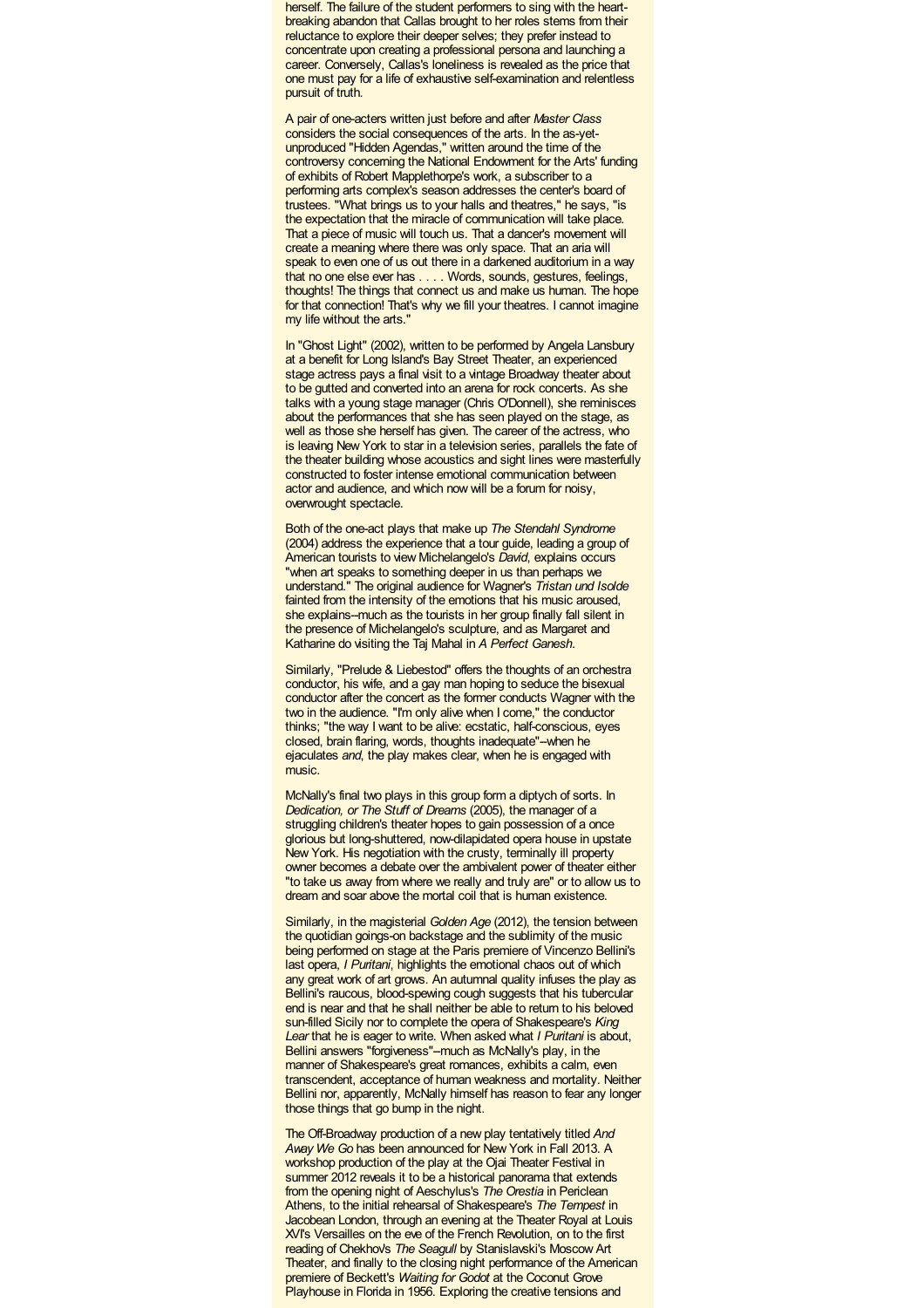interpretive misunderstandings that produce great art, the play celebrates the resilience of thespians and the electrifying experience of live theater.

### **Conclusion: The Problem of Being a Gay Playwright**

In early 1993, during the talk-back that followed a workshop performance of *A Perfect Ganesh*, activist Larry Kramer challenged McNally for writing about two wealthy middle-aged matrons vacationing in India at a time when, Kramer argued, the AIDS epidemic was such a pressing emergency that every gay artist in America needed to be shouting himself hoarse calling for social justice. Shortly thereafter McNally was criticized by *The Advocate* for calling himself a "playwright," rather than a "gay playwright."

McNally responded in a 1996 op-ed piece in the *Los Angeles Times* titled "Gay Theater? No, Just Life," in which he argued that continuing to identify oneself as a "gay playwright" when no heterosexual colleague felt the need to identify himself publicly as a "straight playwright" was tantamount to promulgating discrimination against gays and lesbians.

"Gay theater doesn't exist anymore," McNally wrote. "There is good theater and there is bad theater. Gay playwrights either write a play as worthy of your interest as Mr. Arthur Miller or they don't. You can't get away with a bad gay play any more than you can with serving up lousy food in a gay restaurant."

McNally's point is that a playwright who happens to be gay is only advertising the mediocrity of his work if he expects audiences to come to it primarily because it is a "gay" play.

This is not to say that McNally no longer believes in a playwright's advancing a political agenda through his work; his own agenda is simply not as aggressively in evidence in his most recent plays as it was in his early ones.

"Theater is a place to change hearts," McNally argues, "and you change minds by changing hearts first. A homophobic person's heart has to be spoken to before his mind. Change the heart and then people change their minds when they go into the voting booth." Thus, while McNally's *Some Men* is one of the most moving depictions of the pleasures and pains of gay relationships to grace the boards in recent years, it is anything but a jeremiad in favor of gay marriage.

McNally's later plays combine to make a "theater of empathy" (in contradistinction to Antonin Artaud's "Theater of Cruelty") in which audiences emerge from the theater more aware of what happens to humans both as individuals and as a society when people act without compassion for others.

As a playwright, McNally says, his primary purpose is to "find what connects us." When theater works, he says, "I find it deeply moving, it can be very funny, very bold, very dramatic, touching, you feel connected to people around you in a way.Whether there are ninetynine seats or fifteen hundred, when a play works well, there's a sense of community and you feel connected to your fellow humans.That's how it should be."

**Related Encyclopedia Entries**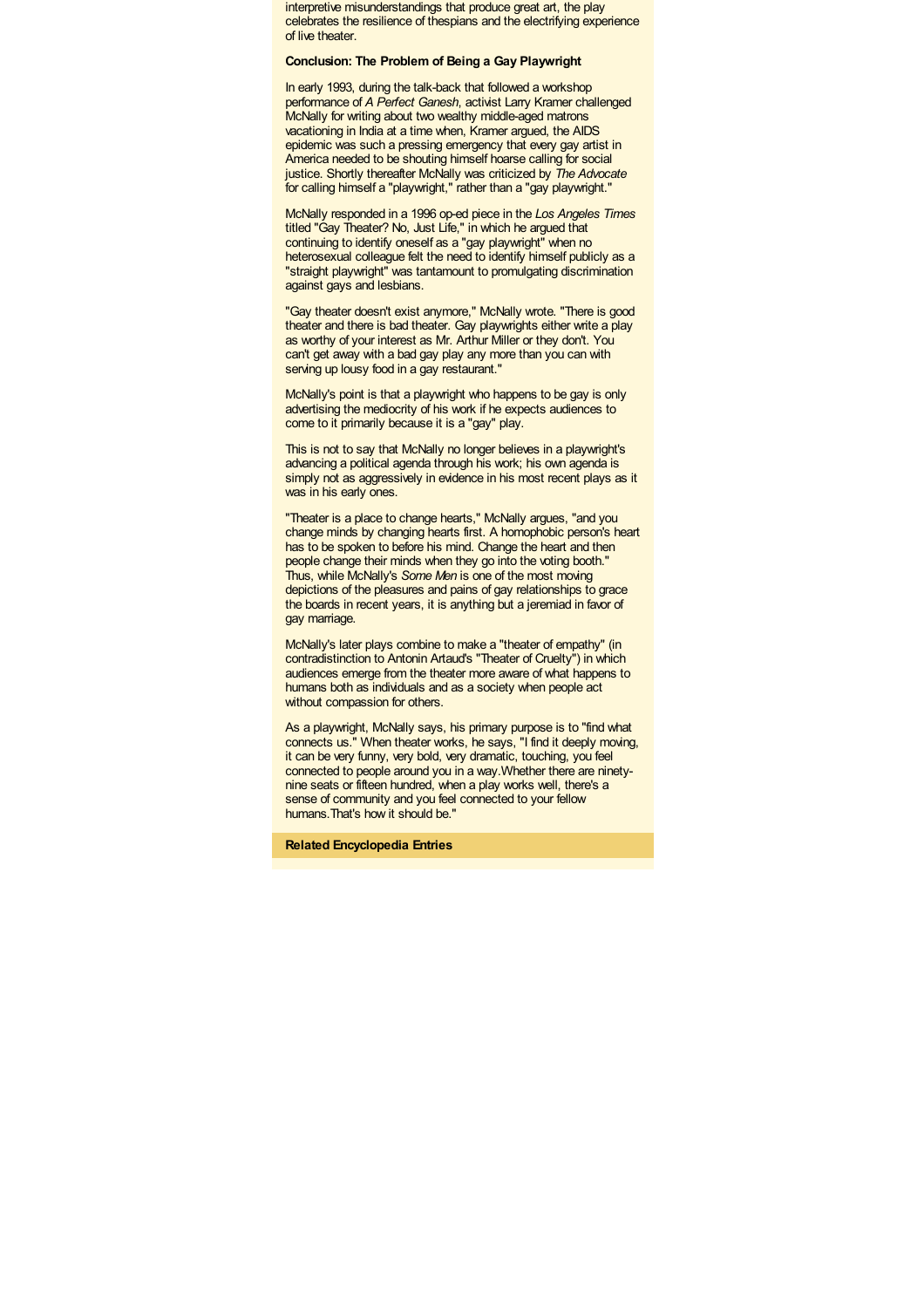**AIDS [Literature](/literature/aids_lit.html) [Comedy](/literature/comedy_manners.html) of Manners [Contemporary](/literature/contemp_drama.html) Drama Musical [Theater](/arts/music_zal_theater_film.html) and Film [Opera](/arts/opera.html) Albee, [Edward](/literature/albee_e.html) Baitz, Jon [Robin](/literature/baitz_jr.html) Coco, [James](/arts/coco_james.html) [Drivas,](/arts/drivas_robert.html) Robert [Garland,](/arts/garland_j.html) Judy [Innaurato,](/arts/innaurato_albert.html) Albert [Kander,](/arts/kander_j.html) John and Fred Ebb [Kramer,](/literature/kramer_l.html) Larry [Kushner,](/literature/kushner_t.html) Tony Lane, [Nathan](/arts/lane_n.html) [Mantello,](/arts/mantello_joe.html) Joe [Mapplethorpe,](/arts/mapplethorpe_r.html) Robert McNally, [Terrence](/literature/mcnally_t.html) Puig, [Manuel](/literature/puig_m.html) [Shaiman,](/arts/shaiman_m.html) Mark and Scott Wittman [Shakespeare,](/literature/shakespeare_w.html) William [Shepard,](/social-sciences/shepard_m.html) Matthew [Sondheim,](/arts/sondheim_s.html) Stephen [Wilde,](/literature/wilde_o.html) Oscar Williams, [Tennessee](/literature/williams_t.html) Wilson, [Lanford](/literature/wilson_l.html)**

**Bibliography**